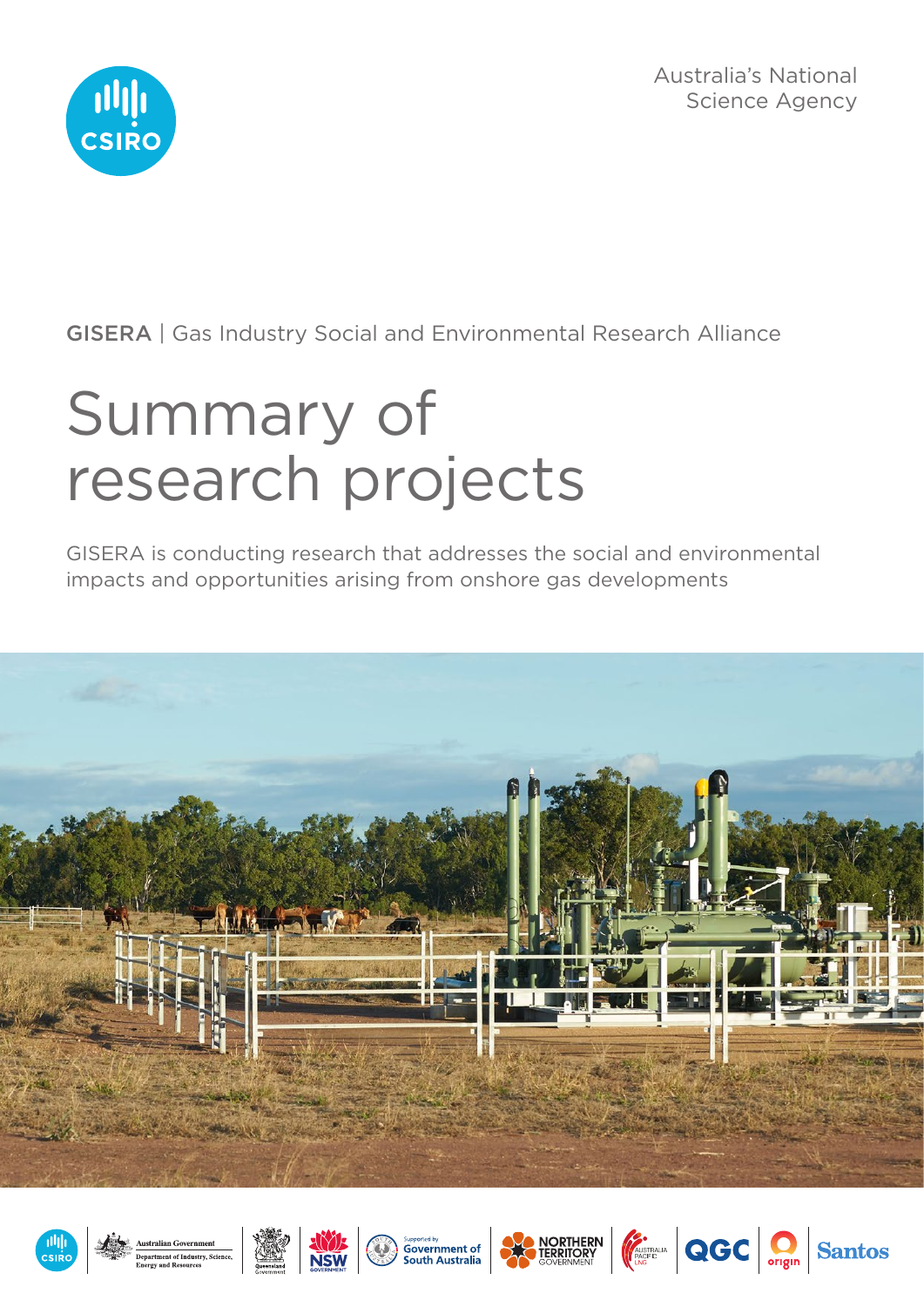# Ground and surface waters

### Improving the representation of the impact of CSG extraction in groundwater flow models for the Namoi region **N**

**SCOPE:** develop more representative models for estimating the groundwater impacts from coal seam gas well fields.

**OUTCOME:** improving the prediction of groundwater impacts by ensuring accurate representation of the effects of CSG production in the groundwater models being developed for the Namoi region.

### Environmental monitoring and microbial degradation of onshore shale gas activity chemicals and fluids **T**

**SCOPE:** to understand how typical onshore gas chemicals degrade in relevant aquifers and soil types.

**OUTCOME:** information about microbial communities in aquifers and soils, and understanding how microbes influence degradation of typical onshore chemicals in soils and aquifers. This data can be used to assess the health of an ecosystem.

### Characterisation of the stygofauna and microbial assemblages of the Beetaloo sub-Basin **D**

**SCOPE:** to better understand animals and microbes that live in subterranean groundwater.

**OUTCOME:** information about subterranean groundwater dependent ecosystems in the Beetaloo Sub-basin and Roper River system.

### Groundwater modelling and predictive analysis to inform CSG impact assessment, monitoring and management **N**

**SCOPE:** to undertake independent groundwater modelling and predictive analyses to inform CSG groundwater impact assessment and regulatory monitoring and management in the Narrabri Gas Project area.

**OUTCOME:** an improved modelling framework to more accurately estimate aquifer water balance under baseline development and future conditions including cumulative impacts and climate change.

### Microbial communities and their ability to degrade prospective chemicals used in coal seam gas activities **N**

**SCOPE:** to establish microbial community and chemical baselines in agriculturally important soils and surface and ground waters, and to assess and understand the capacity of microbes of these environments to degrade a range of chemicals likely to be used in CSG activities.



**OUTCOME:** more accurate assessment of environmental impacts from CSG development to the local Narrabri region through improved understanding of regional microbial diversity and their capacity to biodegrade chemicals likely to be used in CSG activities.

### Geochemical modelling and geophysical surveys to refine understanding of connectivity between coal seams and aquifers **N**

**SCOPE:** to integrate geochemical modelling and airborne geophysical surveys in the proposed coal seam gas development area in the Narrabri region of NSW.

**OUTCOME:** improved understanding of the connectivity between coal seams and overlying aquifers in the Narrabri region through high-resolution 3D realisations of the subsurface that represent continuous geological structures. This will provide additional information on the potential for connectivity pathways between CSG target formations and adjacent groundwater systems.

### Beetaloo basin shale long-term competency after decommissioning **O**

**SCOPE:** to quantify the self-sealing competency (creep behavior) of shales in the Beetaloo basin that sit between the target natural gas seams and the shallow Cambrian Limestone Aquifer.

**OUTCOME:** improved understanding of how decommissioned wells in the Beetaloo basin maintain their integrity over a long-term period.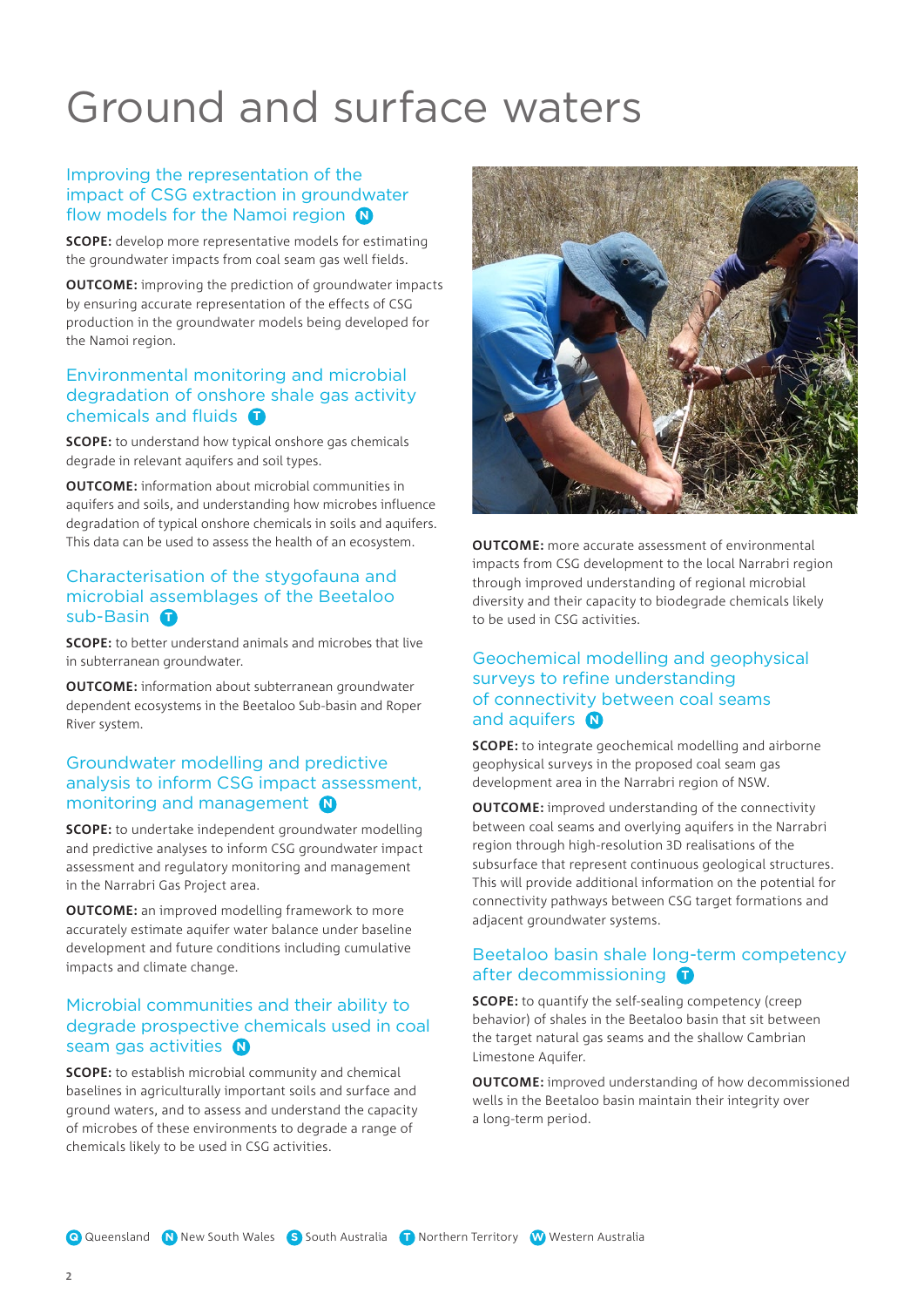### Background seismicity of Beetaloo Sub-basin and seismic hazard **O**

**SCOPE:** to establish a long-term baseline seismic monitoring catalogue that will characterise the current natural seismic activity and cultural seismic noise sources (e.g., quarry blasts) within the Beetaloo Basin and its surroundings.

**OUTCOME:** the project will provide important information about baseline seismic activity in the Beetaloo Basin to community and regulators, and estimate the potential impact of future earthquake scenarios.

### Baseline monitoring of groundwater properties in the Beetaloo Sub-basin **O**

**SCOPE:** to better understand the geochemical properties, recharge rates and recharge mechanisms of groundwater.

**OUTCOME:** information about the baseline geochemistry and groundwater flow characteristics in the Cambrian Limestone Aquifer.

### Improved approaches to long-term monitoring of decommissioned onshore gas wells **O**

**SCOPE:** investigation of options for long-term monitoring of well integrity in decommissioned onshore gas wells in the context of Northern Territory regulatory requirements.

**OUTCOME:** development of long-term well monitoring techniques and technologies to support best practice in onshore gas well decommissioning activities in the Northern Territory.

### Assessment of faults as potential connectivity pathways **N**

**SCOPE:** to assess the continuity and performance of aquitards separating shallow aquifers and coal seams within and near the proposed gas project development area south-west of Narrabri.

**OUTCOME:** improved understanding of sub-surface structures and potential fault zones that may act as pathways between target coal seams and shallow aquifers or surface water systems, and enhanced accuracy of future groundwater models in the Narrabri region.

### Baseline seismic monitoring of the Canning Basin **W**

**SCOPE:** establish a long-term baseline of seismic monitoring data that will characterise the current natural seismic activity and cultural seismic noise within the Canning Basin in Western Australia.

**OUTCOME:** this baseline study will distinguish any potential increase in seismic activity due to planned gas extraction operations from other seismic sources. This research addresses recommendations from the Independent Scientific Panel Inquiry into Hydraulic Fracture Stimulation in Western Australia (2018).

### Fate of hydraulic fracturing fluids and geogenic hydrocarbons **T**

**SCOPE:** investigating chemicals and their lifecycle during hydraulic fracturing, in flow-back water produced after fracturing, and surface facilities in the Northern Territory.

**OUTCOME:** improved understanding of the degradation and transport of these chemicals within the subsurface, in flow-back water and in holding tanks and ponds in industry facilities.

### Onshore gas water lifecycle management options framework **D**

**SCOPE:** develop a water management framework with a focus on identifying sustainable options for managing onshore gas wastewater in the Northern Territory.

**OUTCOME:** fit-for-purpose management and water treatment alternatives that consider costs, and high-level environmental and social outcomes. The framework will guide industry and regulators to make optimal wastewater management decisions, with benefits to local communities, broader society and the environment.

### Decision support framework for groundwater development scenarios **S**

**SCOPE:** develop and test a decision support framework to improve management of groundwater resources.

**OUTCOME:** A science-based decision support framework to assist policy development and decision-makers to manage valuable water resources. Research outcomes will consider probable future groundwater use scenarios, taking account of climate change and various future water use patterns in the south east of South Australia.

### Microbial degradation of chemicals in aquifers of the Limestone Coast **S**

**SCOPE:** demonstrate the potential for microbial degradation of fluids and chemicals used by the onshore gas industry across the Tertiary Limestone Aquifer in the Limestone Coast region of south east South Australia.

**OUTCOME:** establish microbial community baselines in the Tertiary Limestone Aquifer. It will also examine microbial degradation in aquifer water samples of a range of chemicals likely to be used in onshore gas activities.

### Monitoring and microbial degradation of gas activity chemicals **D**

**SCOPE:** understand how typical onshore gas chemicals biodegrade in relevant aquifers and soil types in the Northern Territory.

**OUTCOME:** establish baseline information about microbial communities in aquifers and soils, and improved understanding of how microbes influence the degradation of chemicals typically used in the onshore gas industry. This information can be used to gauge the health of groundwater ecosystems.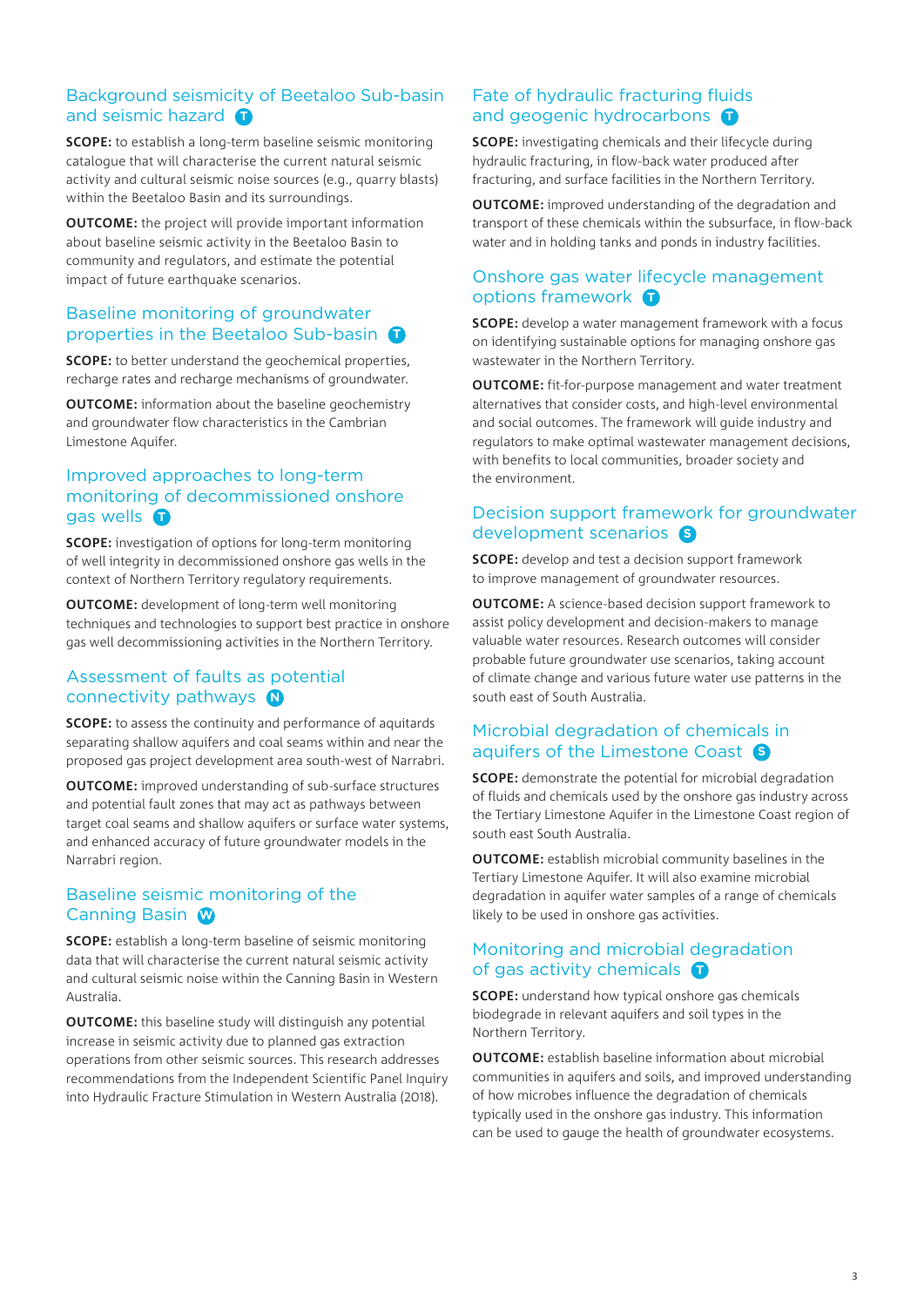# Agricultural land management

### Putting land management knowledge into practice **D**

**SCOPE:** develop high-quality spatial data to help landholders, regulators and the gas industry to evaluate the design and placement of gas infrastructure, protect surface water and vegetation, and reduce erosion, soil damage and dust.

**OUTCOME:** modern data visualisation techniques presenting spatial data relating to landscape processes in the Beetaloo Sub-basin in a 'virtual landscape' using augmented reality technology. Complex processes such as hydrology, soil loss or pasture dynamics can be more easily understood, supporting best practice management of potential environmental risk.

### Perspectives on risk to local markets and industries **S**

**SCOPE:** explore potential market impacts and associated concerns relating to the value of place of origin labelling and branding arising from conventional gas development in the south east of South Australia.

**OUTCOME:** Results from this research will assist community understanding and inform public communications and policy development.

### Greenhouse gas and air quality

### Methane emissions from well drilling to completion in the Beetaloo **N**

**SCOPE:** quantify fugitive methane emissions from well construction and completion activities from unconventional shale petroleum exploration in the Beetaloo Sub-basin using autonomous emissions monitoring stations.

**OUTCOME:** ability to compare actual measured results with estimated results to verify the adequacy of existing calculated emission estimates. This provides a unique opportunity to gather data about industry operations while they are underway and to accurately determine the level of fugitive methane emissions associated with well construction and completions.

### Offsets for life cycle greenhouse gas emissions of onshore gas in the **N**

**SCOPE:** identify feasible options to offset life cycle greenhouse gas emissions emitted in Australia associated with scenarios of new production and Australian consumption of onshore gas extracted from the Northern Territory's Beetaloo Sub-basin.

**OUTCOME:** scenario analysis will represent potential gas extraction, coupled with technical calculations on the GHG emissions implications of those scenarios. An important aspect of developing natural gas is the estimation of fugitive methane emissions from production scenarios.

### Health impact

### Potential human health impacts from CSG activities **Q**

**SCOPE:** establish processes and governance to ensure research quality, define the project boundary, conduct hazard identification and exposure pathways, and screen data.

**OUTCOME:** identify potential chemical and physical hazards and exposure pathways assess the quality of existing data and gaps in the data collected. Key issues will be selected for further in-depth assessment as part of the project to enable the health study framework to be demonstrated in its entirety.

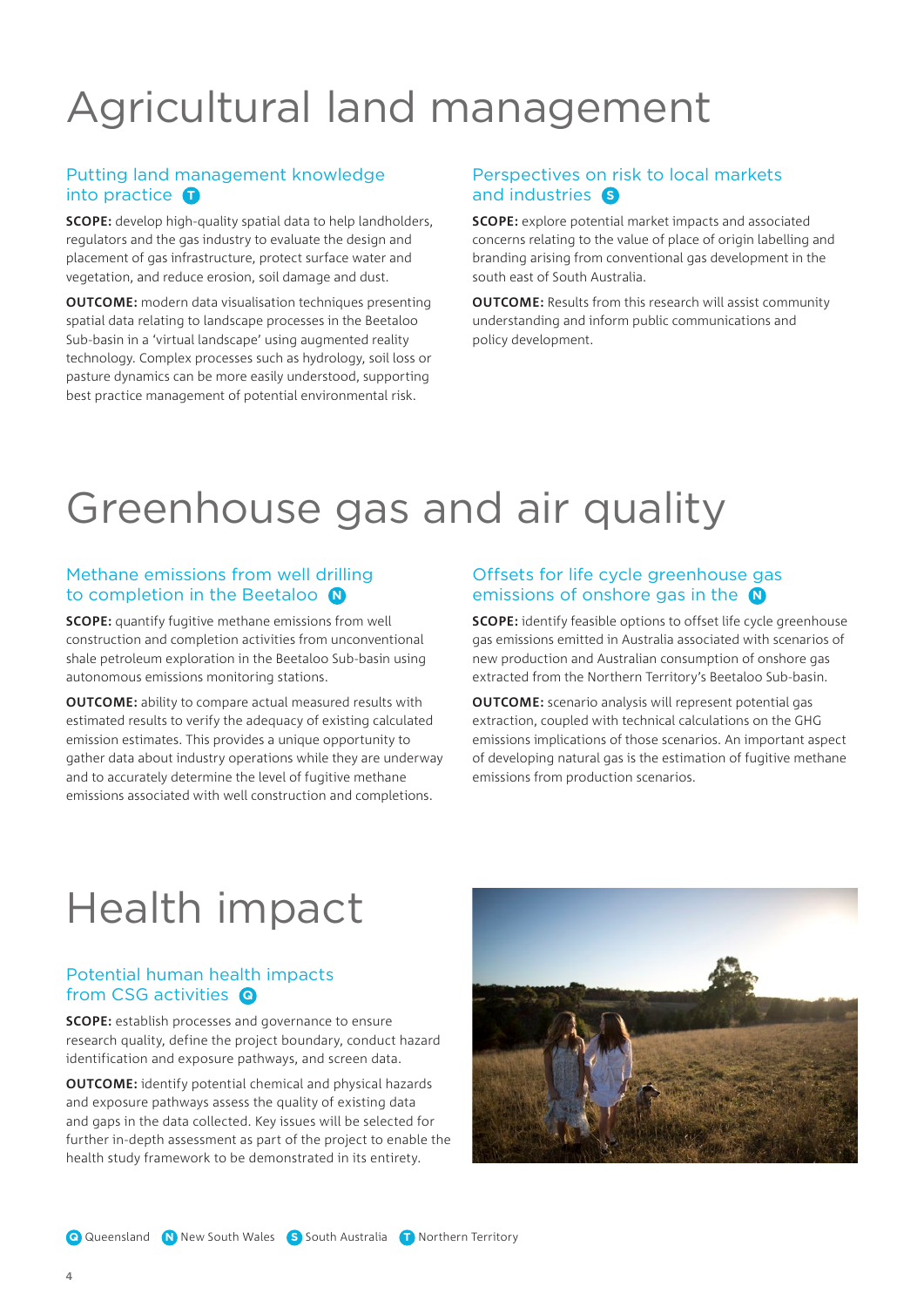# Social and economic

### Community well‑being and attitudes to conventional gas **S**

**SCOPE:** measure levels of perceived risk, benefits, knowledge, and other underlying drivers of trust and social acceptance of conventional gas development in SA's south east, and develop baseline data on community values, well-being and future expectations.

**OUTCOME:** baseline information about community well-being, perceptions, expectations and resilience for conventional gas development, to improve awareness and knowledge.

### Monitoring wellbeing and attitudes to CSG (pre-construction phase) **N**

**SCOPE:** monitor any changes in local community wellbeing and attitudes to coal seam gas (CSG) during the pre-construction phase of the Santos Narrabri Gas Project in NSW.

**OUTCOME**: Results of this research contribute towards a comprehensive longitudinal study over the next five years around community wellbeing and local attitudes towards CSG in Narrabri. This research fills a gap between the pre-approval baseline assessment survey that was conducted by CSIRO's GISERA in 2017 and a planned future survey to be conducted during the construction phase, should the project proceed.

### The role of gas in South Australia **S**

**SCOPE**: clarify the role of natural gas in meeting the state's renewable energy, security, emissions and energy pricing goals.

**OUTCOME:** define a least cost technical pathway towards 100 per cent renewable electricity and a hydrogen industry, which supports an eventual zero net emissions in South Australia, consistent with South Australia's Climate Change Strategy 2015–2050 – Towards a Low Carbon Economy.



## **Biodiversity**

### Managing impacts to biodiversity from roads and pipelines in the Beetaloo **N**

**SCOPE:** investigate how roads, pipelines and other linear transport infrastructure may impact biodiversity in the Beetaloo Sub-basin during the development of an onshore gas industry.

**OUTCOME:** new scientific information about potential biodiversity impacts to help identify areas that are most threatened by infrastructure development and assist management approaches and decision-making to reduce risk to biodiversity while facilitating development.

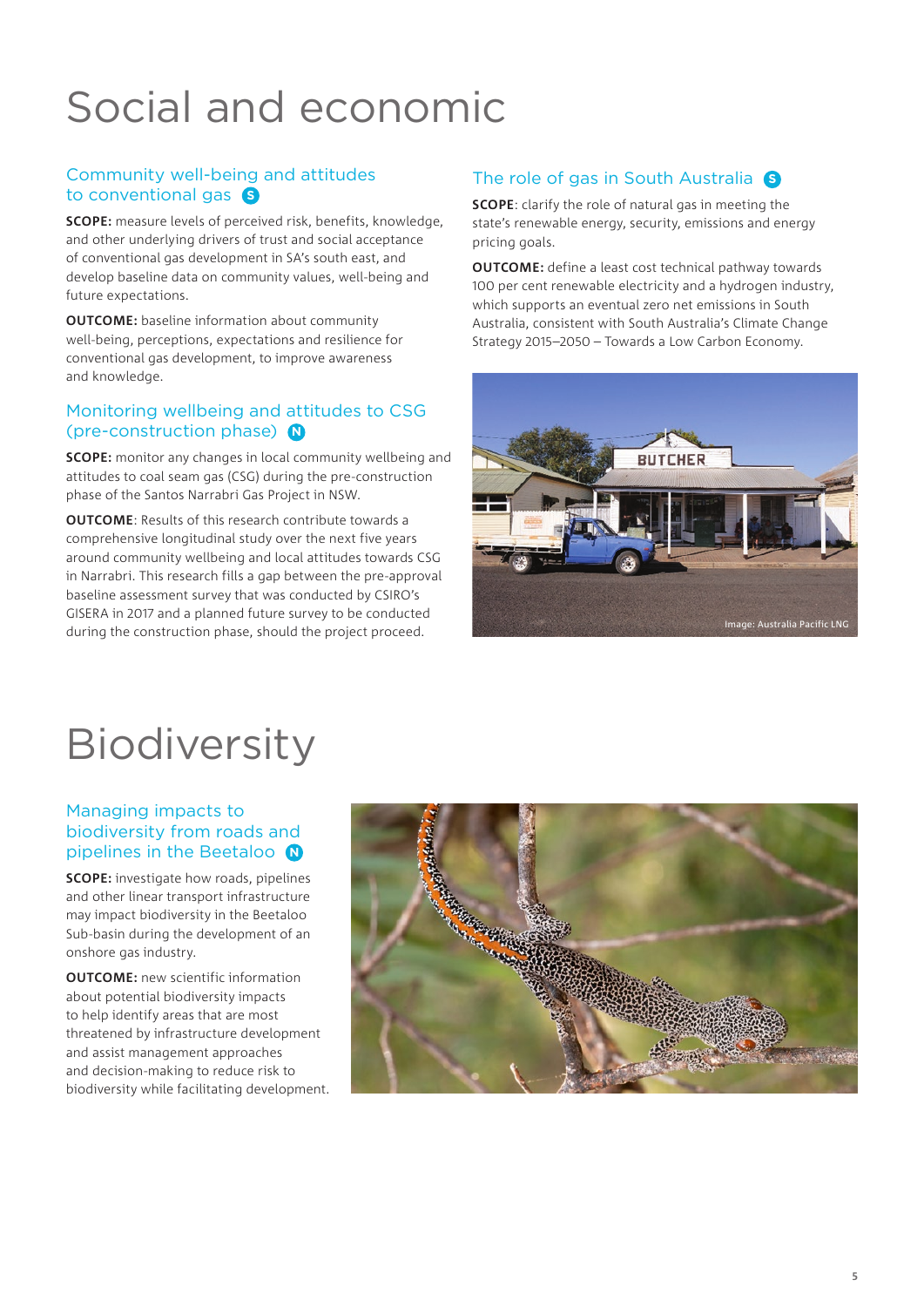# Research projects by region

GISERA's integrated research program and regional focus ensures that its research identifies cumulative impacts from onshore gas developments and informs coordinated responses across industry, community and government.

### **Northern Territory**

- Characterisation of the stygofauna and microbial assemblages of the Beetaloo sub-Basin\*
- Baseline monitoring of groundwater properties in the Beetaloo Sub-basin\*
- **Environmental monitoring and microbial** degradation of onshore shale gas activity chemicals and fluids
- Baseline monitoring of groundwater properties in the Beetaloo sub-Basin\*
- Improved approaches to long-term monitoring of decommissioned wells\*
- Fate of hydraulic fracturing fluids and geogenic hydrocarbons\*
- Beetaloo basin shale long-term competency after decommissioning\*
- Background seismicity of Beetaloo Sub-basin and seismic hazard \*
- Baseline measurement and monitoring of methane emissions in the Beetaloo sub-Basin\*
- Mitigating fugitive gas emissions from well casings\*
- Offsets for life cycle greenhouse gas emissions of onshore gas in the NT\*
- Putting land management knowledge into practice\*
- **Mapping future transport for** improved planning and operation
- Managing impacts to biodiversity from roads and pipelines in the Beetaloo

### **Western Australia**

- **Baseline seismic monitoring** of the Canning Basin
- Groundwater baseline study of the Canning Basin, WA\*
- Baseline biodiversity assessment of the Canning Basin, WA (black dot terrestrial biodiversity)

#### **South Australia**

- Onshore gas and water contamination: causes, pathways and risks\*
- Groundwater balance in gas development regions of south-east SA\*
- Microbial degradation of onshore gas-related chemical compounds\*
	- Decision support framework for groundwater development scenarios
- Microbial degradation of chemicals in aquifers of the Limestone Coast, SA
- Gas impacts and opportunities on primary industries\*
- Community well-being and attitudes to conventional gas\*
- Assessing the value of locally produced conventional gas in SA's South East\*
- **Perspectives on risk to local** markets and industries
- **The role of gas in South Australia**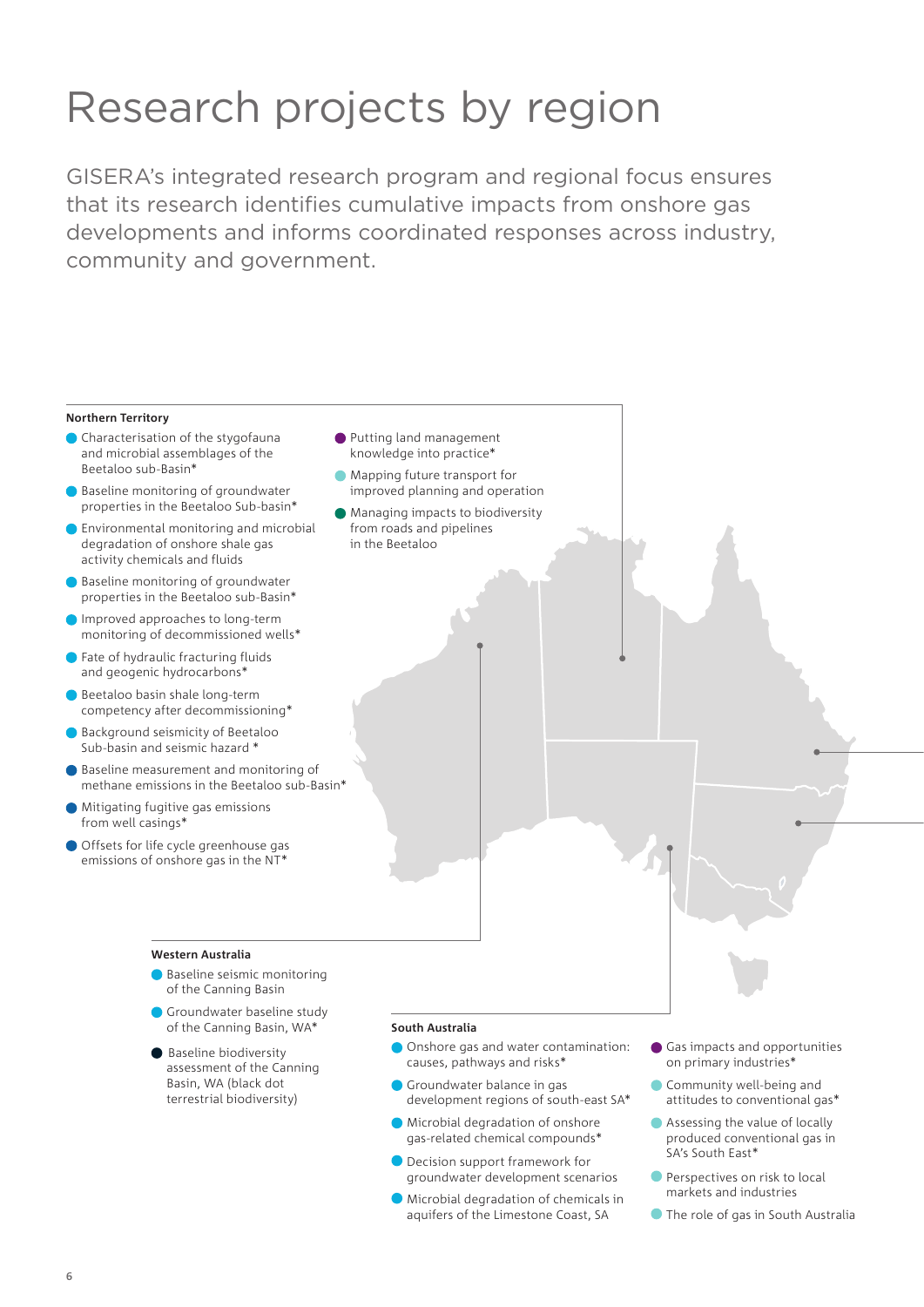

### **Queensland**

- Hydrocarbons in groundwater, Surat and Bowen basins\*
- Geochemical responses to re-injection\*
- Re-injection of CSG water\*
- Isotope and geochemical groundwater baseline study\*
- High performance groundwater modelling\*
- Improving groundwater flow models\*
- Groundwater contamination risk assessment\*
- Air, water and soil impact of hydraulic fracturing\*
- Air, water and soil impact of hydraulic fracturing: Phase 2\*
- **Priority threat identification,** management and appraisal\*
- Fire ecology of grassy woodlands\*
- **Ensuring biodiversity offset success:** the right kind of seed for a rare daisy\*
- Habitat selection by two focal species\*
- Guidelines for offset population sizes\*
- Sustaining turtles and their homes\*
- Methane seepage in the Surat Basin\*
- Ambient air quality in the Surat Basin\*
- Greenhouse gas (GHG) emission assessment of the Surat Basin Gas Reserve\*
- Preserving agricultural productivity\*
- Shared space\*
- Gas farm design\*
- Making tracks, treading carefully\*
- Without a trace<sup>\*</sup>
- Telling the story\*
- Inside the heard\*
- **Potential human health impacts** from CSG activities
- Monitoring regional transition\*
- Understanding community aspirations\*
- **Economic assessment and** forecasting project\*
- Community functioning and well-being\*
- Community function and well-being Survey 2\*
- **Trends in community wellbeing and** attitudes to CSG development, Survey 3\*

### **New South Wales**

- **Impacts of CSG depressurisation on** the Great Artesian Basin (GAB) flux\*
- Spatial design of groundwater monitoring network in the Narrabri Gas Project area\*
- Improving the representation of the impact of coal seam gas extraction in groundwater flow models for the Namoi region
- Groundwater contamination risk assessment\*
- Assessment of faults as potential connectivity pathways
- Groundwater modelling and predictive analysis to inform CSG impact assessment, monitoring and management
- Microbial communities and their ability to degrade prospective chemicals used in coal seam gas activities
- Geochemical modelling and geophysical surveys to refine understanding of connectivity between coal seams and aquifers
- Regional methane emissions in NSW CSG basins\*
- Human health effects of CSG activity: Review and study design\*
- Analysing economic and demographic trajectories in NSW regions experiencing CSG development and operations\*
- Social baseline assessment of the Narrabri region of NSW in relation to CSG development\*
- **Decommissioning pathways** for CSG projects\*
- Assessing and projecting on-shore gas effects on regional economic activity in NSW
- Assessing the value of locally produced conventional gas in SA's South East

#### **Research area**

- Surface and groundwater Terrestrial biodiversity Marine environment Greenhouse gas and air quality
- Agricultural land management Health impact Social and economic Biodiversity
- 
- \*These projects have been completed and their reports are available at gisera.csiro.au